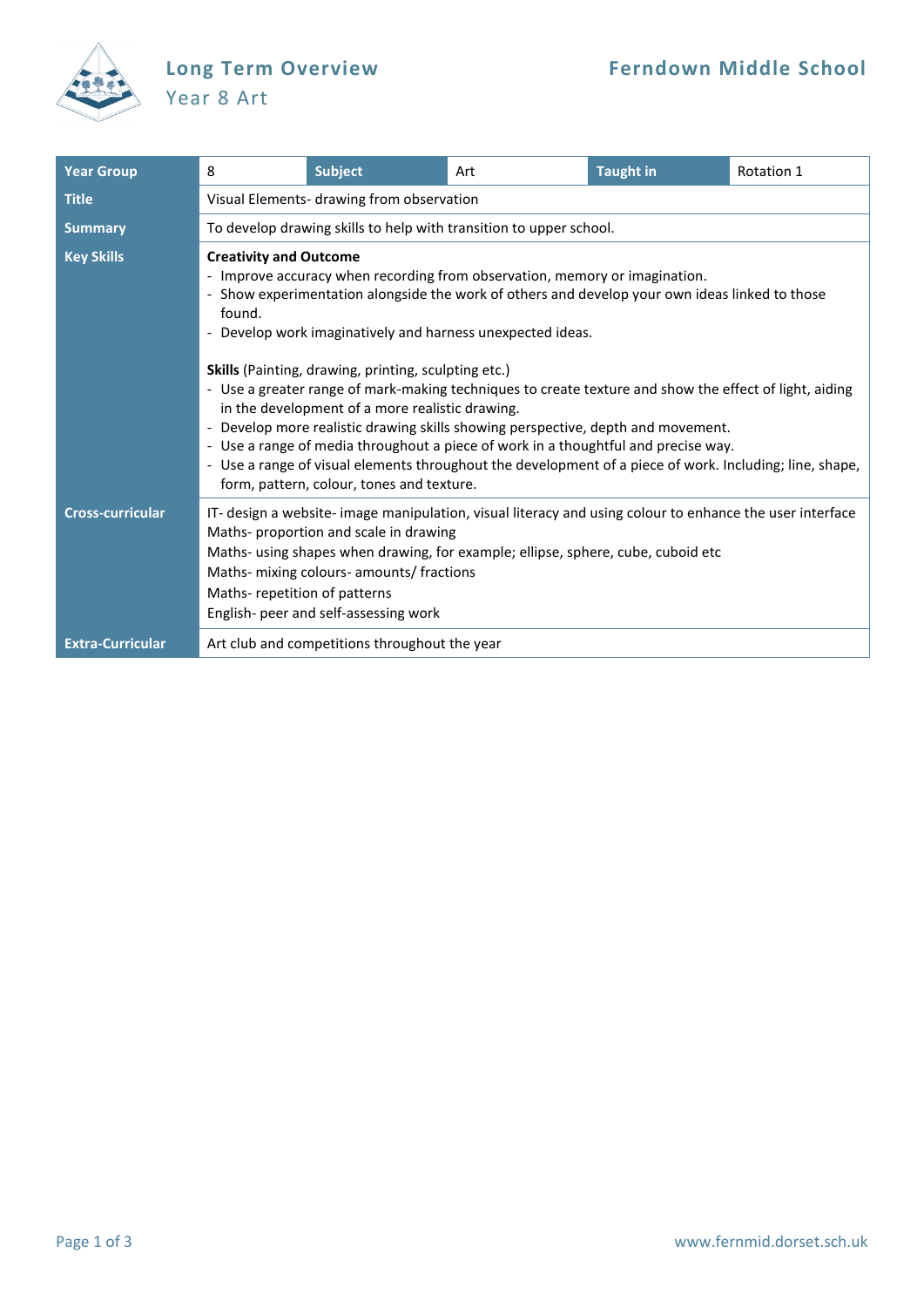

## Year 8 Art

| <b>Year Group</b>       | 8                                                                                                                                                                                                                                                                                                                                                                                                                                                                                                                                                                                                                                                                                                                                                                                                                                                                                                                                                                                       | <b>Subject</b>                                | Art | <b>Taught in</b> | <b>Rotation 2</b> |  |  |  |
|-------------------------|-----------------------------------------------------------------------------------------------------------------------------------------------------------------------------------------------------------------------------------------------------------------------------------------------------------------------------------------------------------------------------------------------------------------------------------------------------------------------------------------------------------------------------------------------------------------------------------------------------------------------------------------------------------------------------------------------------------------------------------------------------------------------------------------------------------------------------------------------------------------------------------------------------------------------------------------------------------------------------------------|-----------------------------------------------|-----|------------------|-------------------|--|--|--|
| <b>Title</b>            | Character Design- developing 3D sculpture skills                                                                                                                                                                                                                                                                                                                                                                                                                                                                                                                                                                                                                                                                                                                                                                                                                                                                                                                                        |                                               |     |                  |                   |  |  |  |
| <b>Summary</b>          | To develop their confidence with the experimentation of different materials, while developing their<br>own style.                                                                                                                                                                                                                                                                                                                                                                                                                                                                                                                                                                                                                                                                                                                                                                                                                                                                       |                                               |     |                  |                   |  |  |  |
| <b>Key Skills</b>       | <b>Creativity and Outcome</b><br>- Plan confidently and have a firm understanding of composition, perspective and layout.<br>- Show how you have developed your design ideas with a series of sketches, developing an increased<br>individual style.<br>- Show experimentation alongside the work of others and develop your own ideas linked to those<br>found.<br>Skills (Painting, drawing, printing, sculpting etc.)<br>- Investigate and experiment with different materials and processes independently and confidently,<br>experimenting with mixed media.<br>- Select and mix different colours and apply these to express appropriate feelings and emotions,<br>showing a more complex understanding of colour. Understand how to use this to create depth and<br>texture in a piece of work.<br>- Develop texture in more complex ways using a full range of equipment.<br>- Use more complex sculpting techniques such as mod-rock, building structures based around moulds. |                                               |     |                  |                   |  |  |  |
|                         |                                                                                                                                                                                                                                                                                                                                                                                                                                                                                                                                                                                                                                                                                                                                                                                                                                                                                                                                                                                         |                                               |     |                  |                   |  |  |  |
| <b>Cross-Curricular</b> | Maths-proportion and scale in drawing<br>Maths- using 3D an 2D shapes when drawing, for example; ellipse, sphere, cube, cuboid etc<br>Maths- mixing colours- amounts/ fractions<br>Maths-repetition of patterns<br>English- peer and self-assessing work                                                                                                                                                                                                                                                                                                                                                                                                                                                                                                                                                                                                                                                                                                                                |                                               |     |                  |                   |  |  |  |
| <b>Extra-Curricular</b> |                                                                                                                                                                                                                                                                                                                                                                                                                                                                                                                                                                                                                                                                                                                                                                                                                                                                                                                                                                                         | Art club and competitions throughout the year |     |                  |                   |  |  |  |